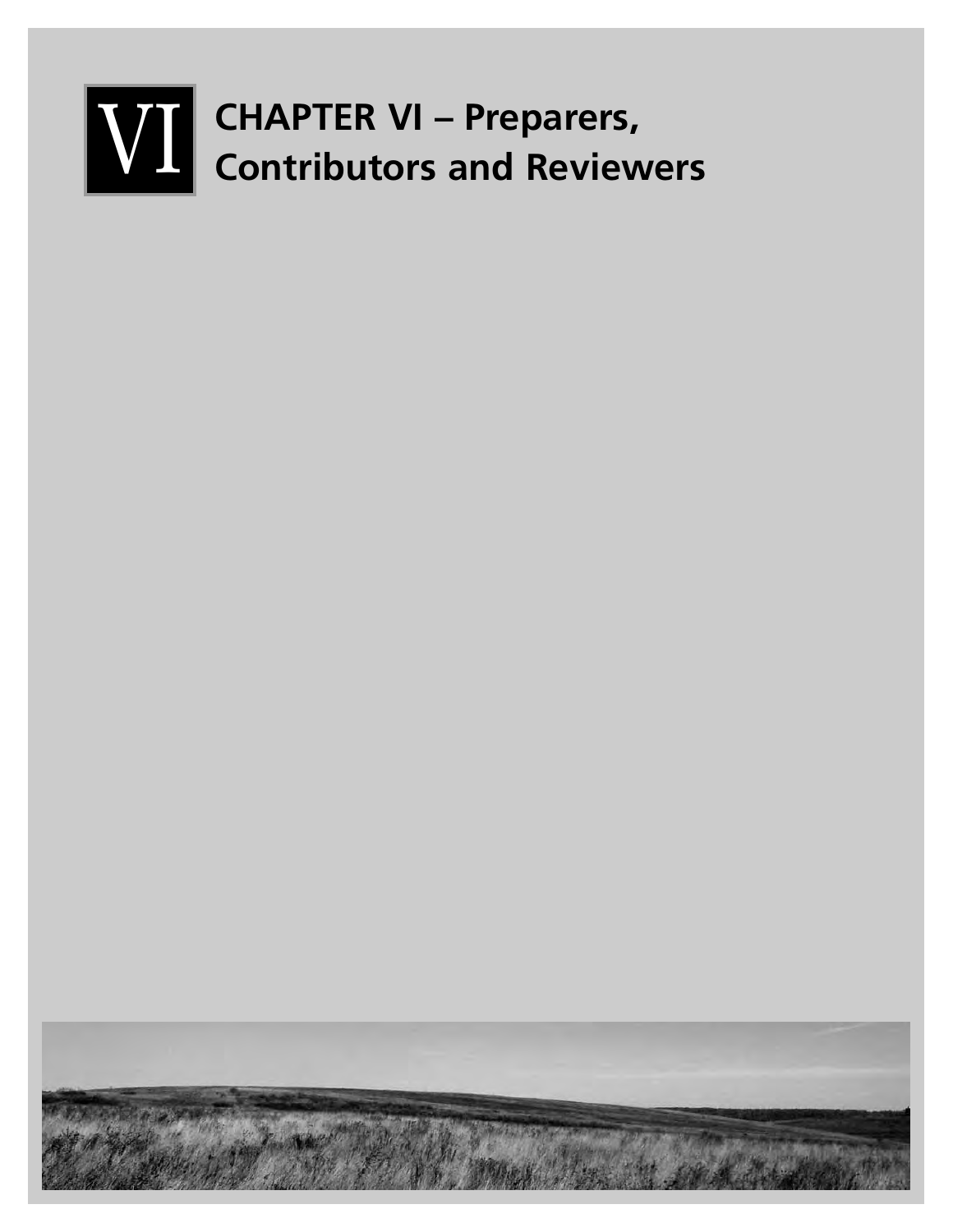# **Chapter VI – Preparers, Contributors and Reviewers**

#### **National Park Service**

*Flight 93 National Memorial* Joanne Hanley, Superintendent Jeffrey Reinbold, Project Manager Keith Newlin Barbara Black Deborah Branton Lydia Kappel Virginia Mesko Adam Shaffer Cristie Weaver Donna Glessner (contract staff) Kathie Shaffer (contract staff) Roxanne Sullivan (contract staff)

#### *National Park Service, Northeast Region*

Chrysandra Walter, Acting Regional Director Mary Bomar, Regional Director (former) Marie Rust, Regional Director (former) Robert McIntosh Terrence Moore

#### **Flight 93 Advisory Commission**

John Reynolds, Chair Donna Glessner, Vice-Chair Lawrence R. Catuzzi Gordon Felt John T. Felt (former) Dr. Brent D. Glass Jerry Guadagno Pamela Tokar-Ickes Dr. Edward T. Linenthal Kenneth Nacke Gary Singel Jerry Spangler Daniel J. Sullivan Gregory Walker Michael Watson Calvin E. Wilson

# **THE PARTNERS**

#### **Families of Flight 931**

*Board*

Edward Root, President Hamilton Peterson, President (former) Jennifer Price, President (former) Patrick White, Vice President Lawrence R. Catuzzi, Vice President (former) Derrill Bodley (in memoriam) Beverly Burnett David Cushing Sandy Dahl (former) Gina Bradshaw Farfour (former) Gordon Felt Christine Fraser Lloyd Glick (former) Esther Heymann Christine "Kiki" Homer Sandra Jamerson (former) Catherine Miller Kenneth Nacke Carole O'Hare Allison Vadhan

# **Flight 93 National Memorial Task Force2**

*Executive Committee* Patrick White, Co-Chair Hon. Kim Gibson, Co-Chair Lawrence R. Catuzzi, Co-Chair (former) Timothy Baird Barbara Black Randy Cooley Gina Bradshaw Farfour Donna Glessner Joanne Hanley Esther Heymann Catherine Miller Kenneth Nacke Jeffrey Reinbold John Reynolds Daniel Rullo Gary Singel Jerry Spangler Richard Stafford Joy Stella Patrick White Gail Kemerer, Coordinator (former) Susan Hankinson, Coordinator (former)

'More than 500 family members of the passengers and crew. 2 More than 80 members.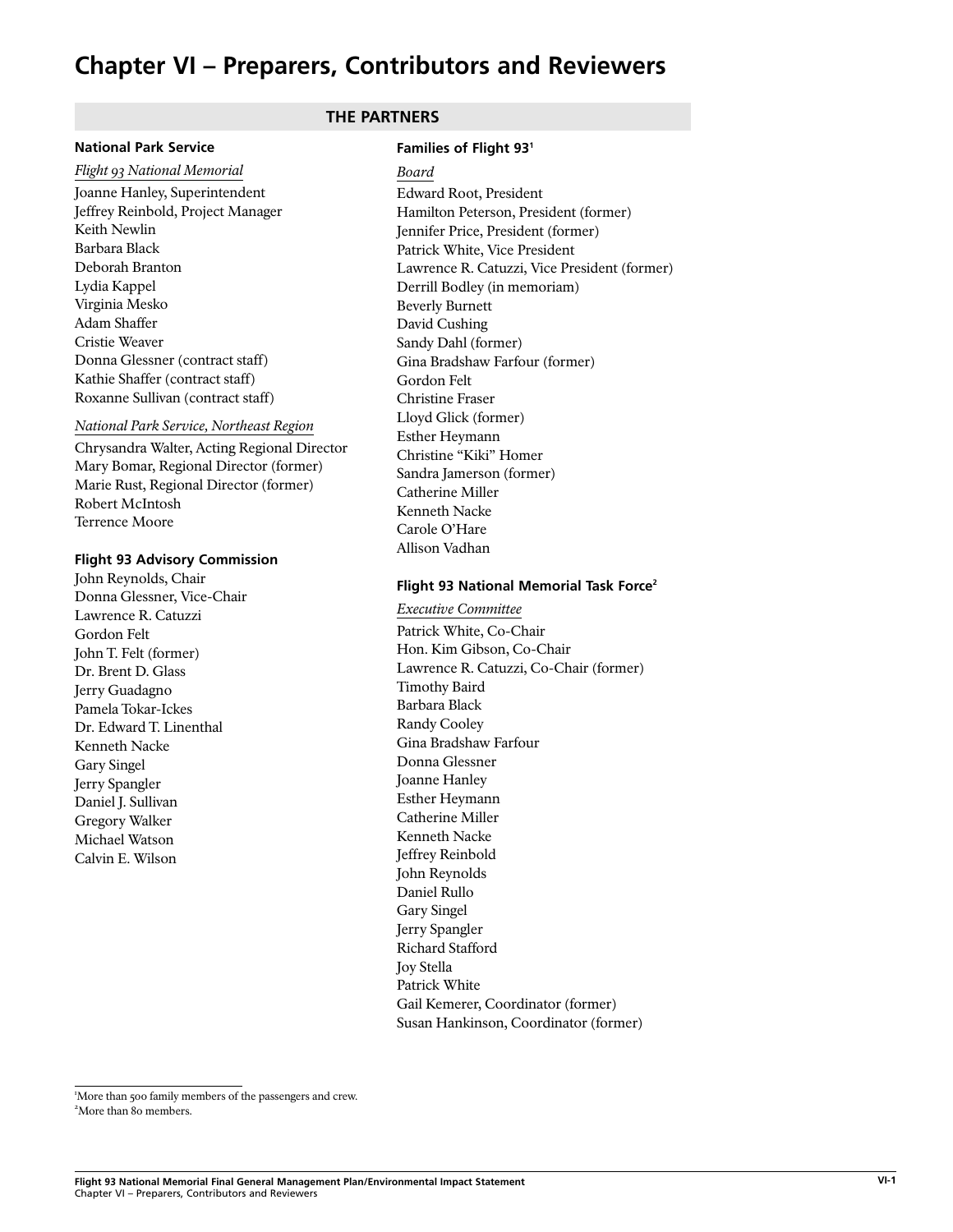# **COMMITTEES AND CONTRIBUTORS**

#### **General Management Plan Coordinating Committee**

Esther Heymann, Co-Chair Jerry Spangler, Co-Chair Barbara Black Lawrence R. Catuzzi Donna Glessner Kenneth Nacke Jeffrey Reinbold, Project Manager Terry Shaffer Gary Singel Chuck Wagner Gregory Walker Patrick White

## **Design Oversight Committee**

Timothy Baird Gina Bradshaw Farfour Jeffrey Reinbold, Project Manager Calvin E. Wilson Helene Fried, Helene Fried Associates, Advisor Donald Stastny, StastnyBrun Architects Inc., Advisor

#### **Mission Statement Committee**

Esther Heymann, Co-Chair Jerry Spangler, Co-Chair Barbara Black Deborah Borza Laura Brough Beverly Burnett Susan Darr William Eschrich Sandra Felt Kimberly Friedline (in memoriam) Dr. Brent Glass Christine "Kiki" Homer Barry Hoover Betty Kemmerer Richard King Holly Mackenzie Jill Miller Karen Model Maureen Mulligan Randall Musser Carole O'Hare Jeffrey Reinbold Kathie Shaffer Terry Shaffer Wayne Stefani Catherine Stefani Dr. Warren Tewes

#### **Resource Assessment Committee**

Randy Cooley, Chair Timothy Baird Donna Glessner Esther Heymann Randall Musser Paula Nacke Jacobs Kenneth Nacke Keith Newlin Linda Radzvin Jeffrey Reinbold Chuck Wagner Michael Watson Patrick White Barry Zafutto

#### **National Park Service**

David Aiken Katharine Bentley Nancy Brown Jacki Katzmire Pam McLay Robert Merrill Keith Newlin Jodi Petersen Nancy Russell William Sindelar Boyd Sponaugle Kimberly Szewczyk

#### **Selected Design Team**

Paul Murdoch Architects Nelson Byrd Woltz

#### **Other Partners**

Commonwealth of Pennsylvania County of Somerset Jenner Township Quemahoning Township Shade Township Somerset Borough Somerset Township Stonycreek Township The Conservation Fund Ketchum MARC USA National Park Foundation Neighborhood America Pennsylvania Environmental Council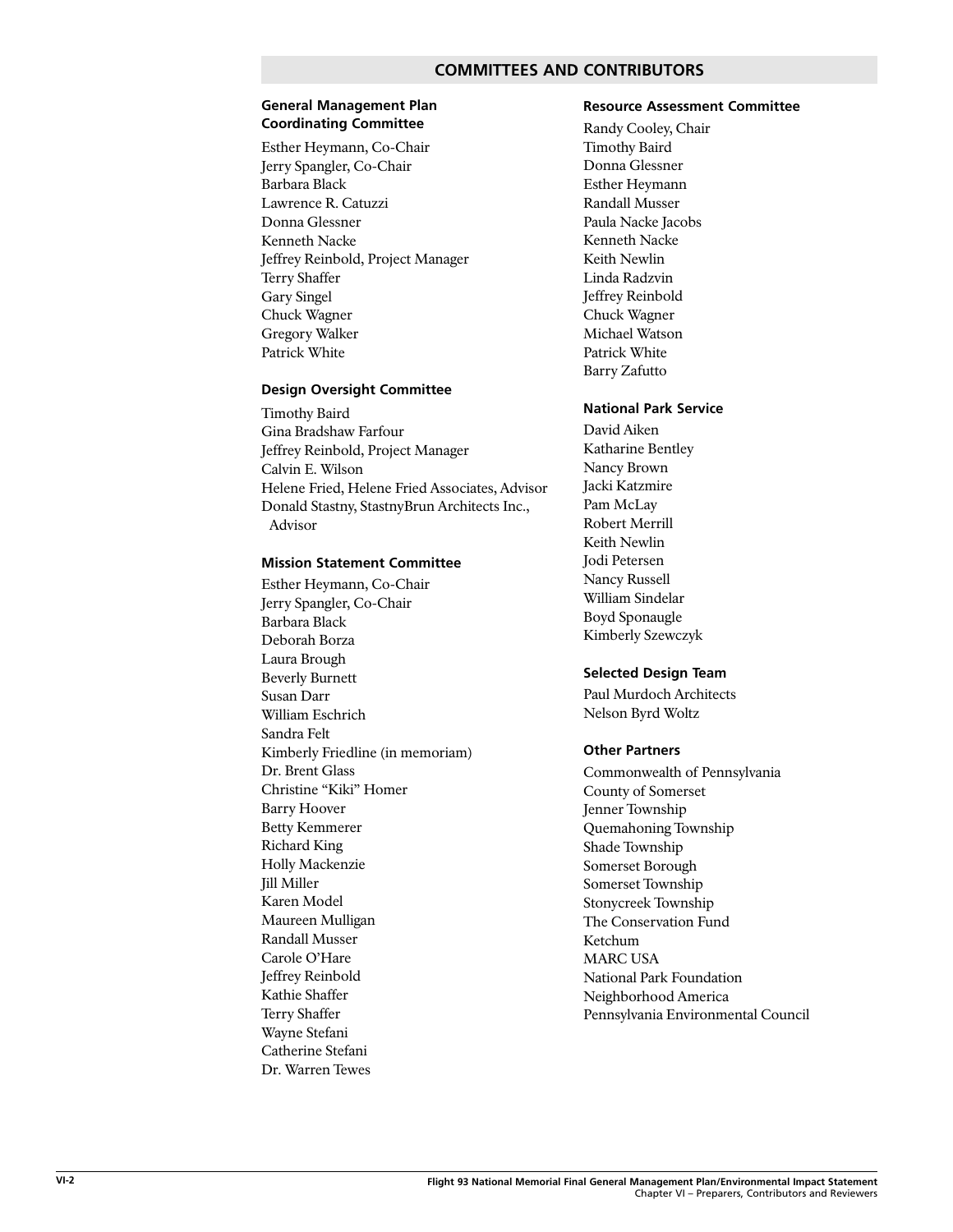# **COMMITTEES AND CONTRIBUTORS**

# **Flight 93 Memorial Task Force**

Judi Baeckel Timothy Baird Sherry Berkey Gerald Bingham Susan Bizon Dr. Derrill Bodley (in memoriam) Deborah Borza Laura Brough Beverly Burnett Robert Carney Lawrence R. Catuzzi Jason Cohn Randy Cooley David Cushing Sandra Dahl Lowell Dahl Susan Darr Sharon Deitrick Oscar Eschrich William Eschrich Gina Bradshaw Farfour Gordon Felt Sandra Felt Charles Fox Christine Fraser Kimberly Friedline (in memoriam) Kelly Garcia Judge Kim Gibson Dr. Brent Glass Donna Glessner Joan Glick Nancy Goodwin Nosko Pam Gould Esther Heymann Timothy Hinzman Christine Homer Monique Homer Barry Hoover Rev. Larry Hoover Paula Nacke Jacobs Elizabeth Kemmerer Ray Kemmerer Richard King Tony Kordell Timothy Lambert Nevin Lambert Diqui LaPenta Sarah M. Lee Georgia Lehman

Dr. Edward Linenthal Richard Lohr Lorne Lyles Holly Mackenzie Patrick Madigan Clay Mankamyer Dr. Dean Mickey Catherine Miller David Miller **Jill Miller** Karen Model Robert Mowery (in memoriam) Maureen Mulligan Randall Musser Wilson Myers Kenneth Nacke Carole O'Hare D. Hamilton Peterson Jennifer Price Linda Radzvin Daniel Rullo Robert Scott Kathie Shaffer Terry Shaffer Gary Singel Jerry Spangler Rose Sprock Richard Stafford Catherine Stefani Wayne Stefani Joy Stella Ernest Stull Roxanne Sullivan Michael Svonavec Armand Talignani Dr. Warren Tewes Allison Vadhan Chuck Wagner Ben Wainio Gregory Walker Rev. Robert Way Patrick White Robert Wilburn Calvin Wilson Germaine Wilson Al Youngblood Barry Zaffuto

Gail Kemerer, Coordinator (former) Susan Hankinson, Coordinator (former)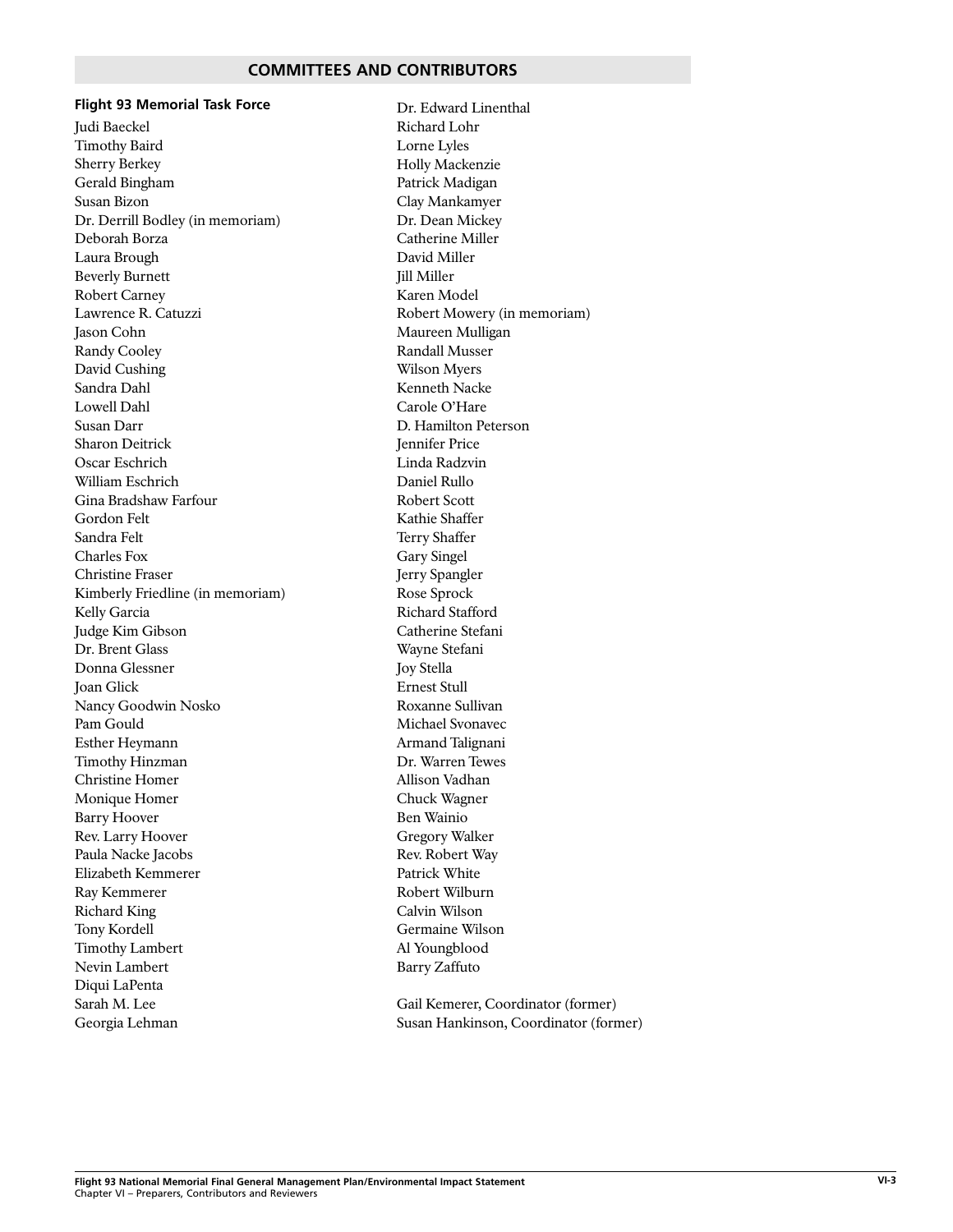# **DESIGN COMPETITION JURIES AND FINALISTS**

# **Stage I Jury**

M. Paul Friedberg FASLA Donna Graves Richard Haag FASLA, Hon AIA David Hollenberg Michael Rotondi, FAIA Carole O'Hare W. Cecil Steward FAIA Susan Szenasy Sarah Wainio Joy Stella, Recorder

#### **Stage II Jury**

Gerald Bingham Thomas E. Burnett, Sr. Robert Campbell, FAIA Barbara V. Catuzzi G. Henry Cook Dr. Gail Dubrow Sandra Felt Charles Fox Dorothy Garcia Ilse Homer Connie Hummel Jonathan Jarvis Laurie Olin, FASLA Edwin Root Thomas Sokolowski Paula Nacke Jacobs, Recorder

#### **Stage II Finalists**

Leor & Gilat Lovinger and Office of Lawrence Halprin San Francisco, California

Ken Lum with Dennis Fanti, Yvonne Lam, Ivan Ilic Toronto, Ontario, Canada

Laurel McSherry, Terry Surjan, Luke Kautz, Jason Ploszaj, Anson Chen, Marita Roos, Teresa Durkin, Randall Mason, Charles Cartwright, Lisa Cutshaw, Peter Marsh Columbus, Ohio

Paul Murdoch Architects, Nelson Byrd Woltz, RBA Partners, Sato & Boppana, Davis Langdon, George Saxton Associates, Clayton Lee Rugh, Paulynn Cue, Aleksander Novak-Zemplinski, Design Models, Inc., Steve Payne Los Angeles, California

Jason Kentner, Karen Lewis, E.Lynn Miller, Frederick Steiner Austin, Texas